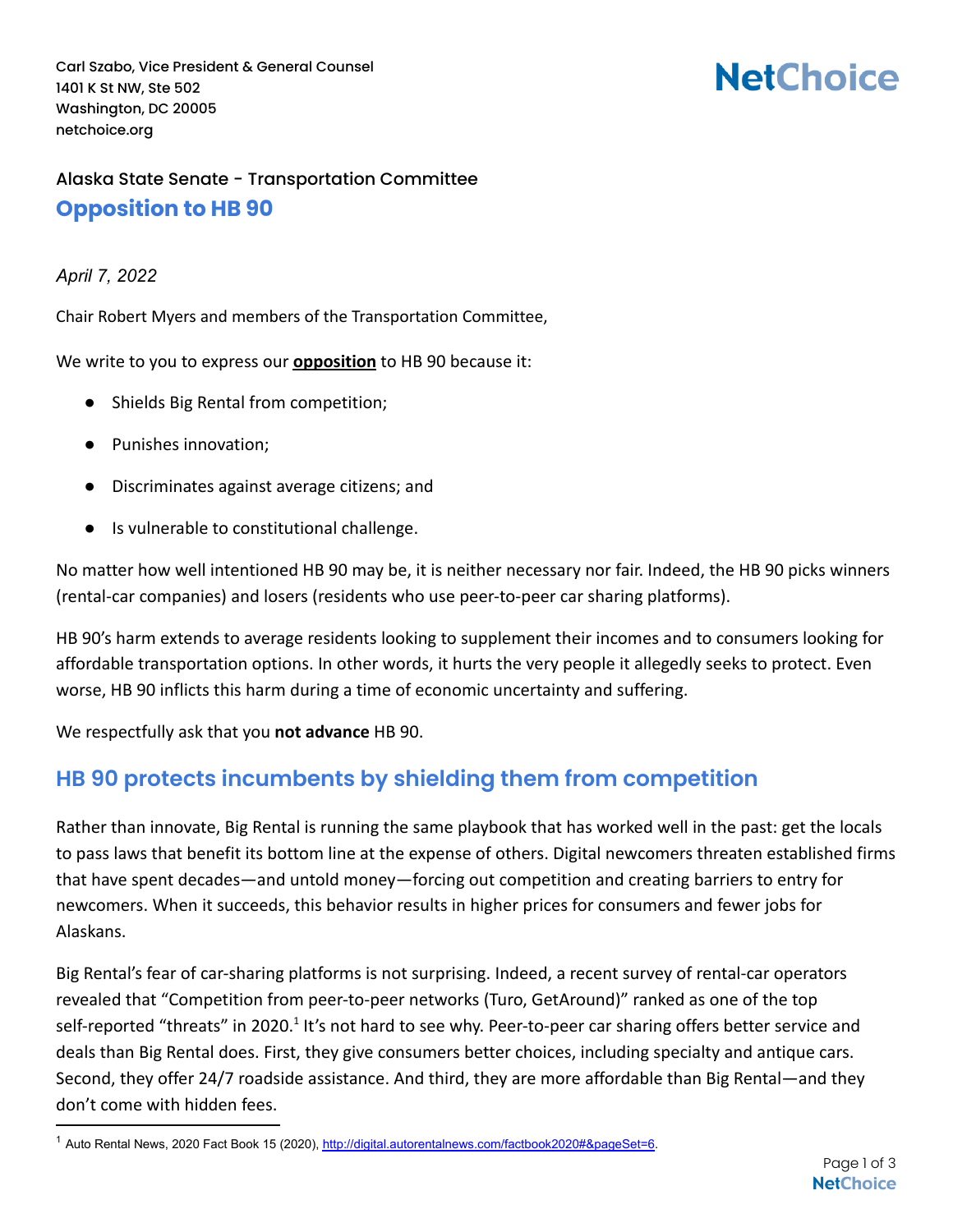To be sure, Big Rental's rent-seeking efforts are not unique. The hotel industry, for example, has been pushing HB 90 to crush Airbnb's growing popularity. Like Big Rental now, Big Hotels have pushed for unnecessary and harmful regulations under the guise of consumer protection. So, too, with taxi cabs toward ridesharing apps like Uber and Lyft. In all these cases, incumbents turned to the state for protection. And in all these cases, they used consumer protection to mask their true intent of stifling competition.

#### **HB 90 is anti-innovation and therefore anti-consumer**

The rise of digital platforms, especially peer-to-peer ones, has threatened incumbents in all industries. This disruptive technology has proven popular with consumers. So much so that incumbents have been caught so off guard that rather than invest in their own research and development, or rather than adapt to changing consumer preferences, they have instead sought to squash innovation and strangle competition.

HB 90 is no different. By forcing innovative platforms to assume liability for their drivers' actions, HB 90 will drive many platforms from the market. And it sends a signal to other incumbents threatened by innovative peers: the way to succeed in Alaska is not by winning on the merits, but by legislating against competition.

These efforts should not succeed. The peer-to-peer economy helps average Americans supplement their incomes by letting them rent assets they already own. Here, for example, car-sharing platforms let Alaskans earn from their own cars, which they can then use to make car payments, pay insurance premiums, or cushion the financial blow from coronavirus.

## **HB 90 discriminates against average citizens hoping to stay afloat during coronavirus, while favoring Big Rental companies**

Although HB 90 is ostensibly aimed at carsharing platforms, it really targets average citizens who seek to earn extra income. Because HB 90 would make it cost-prohibitive for these platforms to operate in the state, these car owners will be robbed of this opportunity. Indeed, Big Rental's real competitors are not the platforms, but the car owners themselves. These are people who supply the cars for others to use; these are the people who give consumers a choice. The platforms merely coordinate the arrangement.

And even if HB 90 does not force the platforms from the market entirely, it will force them to revise their contracts with car owners to protect themselves from untold liability. Those revisions would likely require car owners to maintain insurance policies beyond what's necessary, and therefore make it cost-prohibitive for the most financially strapped car owners to compete.

This is unacceptable. If HB 90 were truly necessary to protect car owners and consumers, then its theory of liability would apply equally to Big Rental and to carsharing platforms. Unlike Big Rental, carsharing platforms require car owners to maintain car insurance. Big Rental does not require renters to have car insurance. In fact, Big Rental specifically offers car insurance as an add-on that consumers can buy. If they don't buy it, then those consumers must pay for accidents out of pocket. It's hard to see why Big Rental's consumers should be exempt from HB 90.